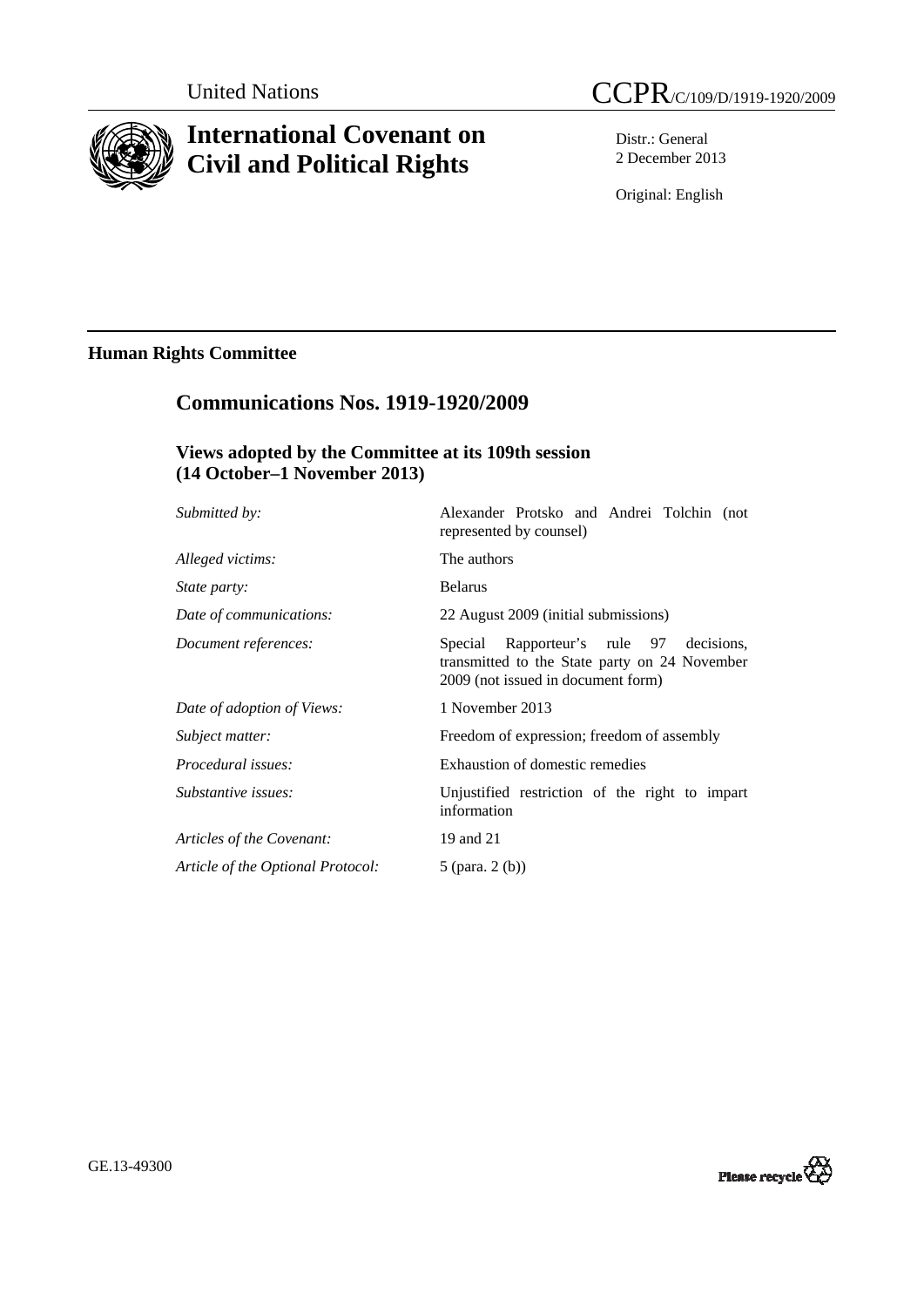## **Annex**

## **Views of the Human Rights Committee under article 5, paragraph 4, of the Optional Protocol to the International Covenant on Civil and Political Rights (109th session)**

concerning

### **Communications Nos. 1919-1920/2009[\\*](#page-1-0)**

| Submitted by:          | Alexander Protsko and Andrei Tolchin (not<br>represented by counsel) |
|------------------------|----------------------------------------------------------------------|
| Alleged victims:       | The authors                                                          |
| <i>State party:</i>    | <b>Belarus</b>                                                       |
| Date of communication: | 22 August 2009 (initial submissions)                                 |

*The Human Rights Committee*, established under article 28 of the International Covenant on Civil and Political Rights,

*Meeting* on 1 November 2013,

*Having concluded* its consideration of communications Nos. 1919-1920/2009, submitted to the Human Rights Committee by Alexander Protsko and Andrei Tolchin under the Optional Protocol to the International Covenant on Civil and Political Rights,

*Having taken into account* all written information made available to it by the authors of the communications and the State party,

*Adopts* the following:

### **Views under article 5, paragraph 4, of the Optional Protocol**

1.1 The authors are Alexander Protsko, "the first author" (communication No. 1919/2009), and Andrei Tolchin, "the second author" (communication No. 1920/2009), both Belarusian nationals born in 1953 and 1959 respectively. They claim to be victims of a violation by Belarus of their rights under articles 19 and 21 of the International Covenant on Civil and Political Rights. They are unrepresented. The Optional Protocol entered into force for the State party on 30 September 1992.

1.2 On 1 November 2013, pursuant to rule 94, paragraph 2, of its rules of procedure, the Committee decided to combine the two communications for decision in the light of their factual and legal similarity.

<span id="page-1-0"></span> <sup>\*</sup> The following members of the Committee participated in the examination of the present communication: Mr. Yadh Ben Achour, Mr. Lazhari Bouzid, Mr. Ahmad Amin Fathalla, Mr. Cornelis Flinterman, Mr. Yuji Iwasawa, Mr. Walter Kälin, Ms. Zonke Zanele Majodina, Mr. Gerald L. Neuman, Sir Nigel Rodley, Mr. Victor Manuel Rodríguez-Rescia, Mr. Fabián Omar Salvioli, Ms. Anja Seibert-Fohr, Mr. Yuval Shany, Mr. Konstantine Vardzelashvili and Ms. Margo Waterval.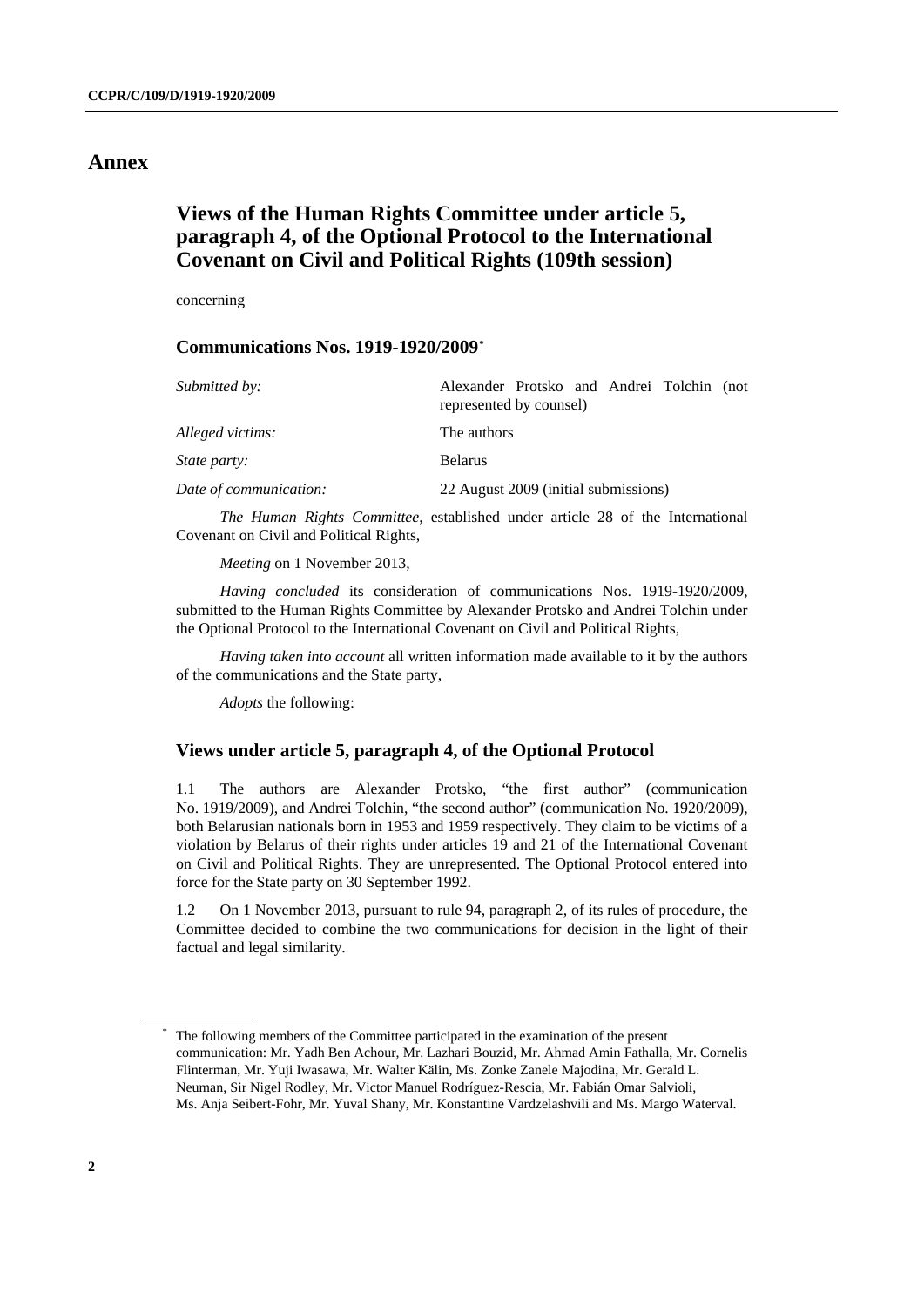#### **The facts as submitted by the authors**

2.1 In April 2009, in two different locations in the Gomel Region, both authors were distributing information leaflets about forthcoming peaceful assemblies to commemorate individuals who had died in the Chernobyl accident in April 1986.

#### *Mr. Protsko*

2.2 On 22 April 2009 in the village of Bragin, the first author distributed leaflets about a forthcoming peaceful commemoration to be held in Bragin which would include the laying of wreaths and flowers at the memorial to Vassily Ignatenko, who had died during the Chernobyl accident.

2.3 The police arrested Mr. Protsko and filed an official report alleging that he had committed an administrative offence under article 23.34, part 1, of the Code of Administrative Offences (liability for breaches in the organization or holding of assemblies, meetings, street rallies, demonstrations, picketing and other events). The author points out that article 8 of the Law on Mass Events of 30 December 1997 prohibits the preparation and distribution of any kind of information materials regarding a planned event prior to obtaining official authorization for the event in question. Given that he was distributing leaflets about an unauthorized planned event, the police officers decided that he had breached the rules regarding the organization of a peaceful assembly. The case was brought to court immediately.

2.4 On the same day, the Braginsk District Court found him guilty of breaching article 23.34, part 1, of the Code of Administrative Offences and fined him 105,000 Belarusian roubles. The Court also ordered the confiscation of the 600 leaflets that had been seized.

2.5 On 20 May 2009, the Gomel Regional Court rejected the first author's appeal against the District Court decision. The first author further complained to the Supreme Court Chairperson, under the supervisory review proceedings, but his complaint was rejected on 4 August 2009 by a Deputy Chairperson of the Court. The author notes that he has exhausted all available domestic remedies without obtaining redress.

#### *Mr. Tolchin*

2.6 On 23 April 2009, in the city of Narovlya, the second author distributed leaflets about a planned peaceful assembly in Narovlya to lay wreaths and flowers at a memorial to those who had lost their lives in the Chernobyl accident. The police apprehended Mr. Tolchin and filed a report for a breach of article 23.34, part 1, of the Code of Administrative Offences, on the grounds that he had distributed leaflets for an unauthorized event. On this basis, on 24 April 2009, the Narovlyansk District Court ordered the author's administrative arrest for five days. The author appealed against this decision, but on 15 May 2009, the Gomel Regional Court rejected his appeal. The ruling of the court of first instance therefore became final and enforceable.

2.7 With regard to exhaustion of domestic remedies, and referring to the Committee's case law on the matter, the author contends that supervisory review proceedings in the State party do not constitute an effective remedy. In addition, in administrative cases supervisory review requires the payment of a State tax. The author's subsequent appeal to the Chairman of the Supreme Court under the supervisory review proceedings was returned to him without having been examined due to his non-payment of this tax.

#### **The complaint**

3.1 The authors claim that, in their cases, the application of the Law on Mass Events resulted in an unjustified restriction of their right to impart information about a peaceful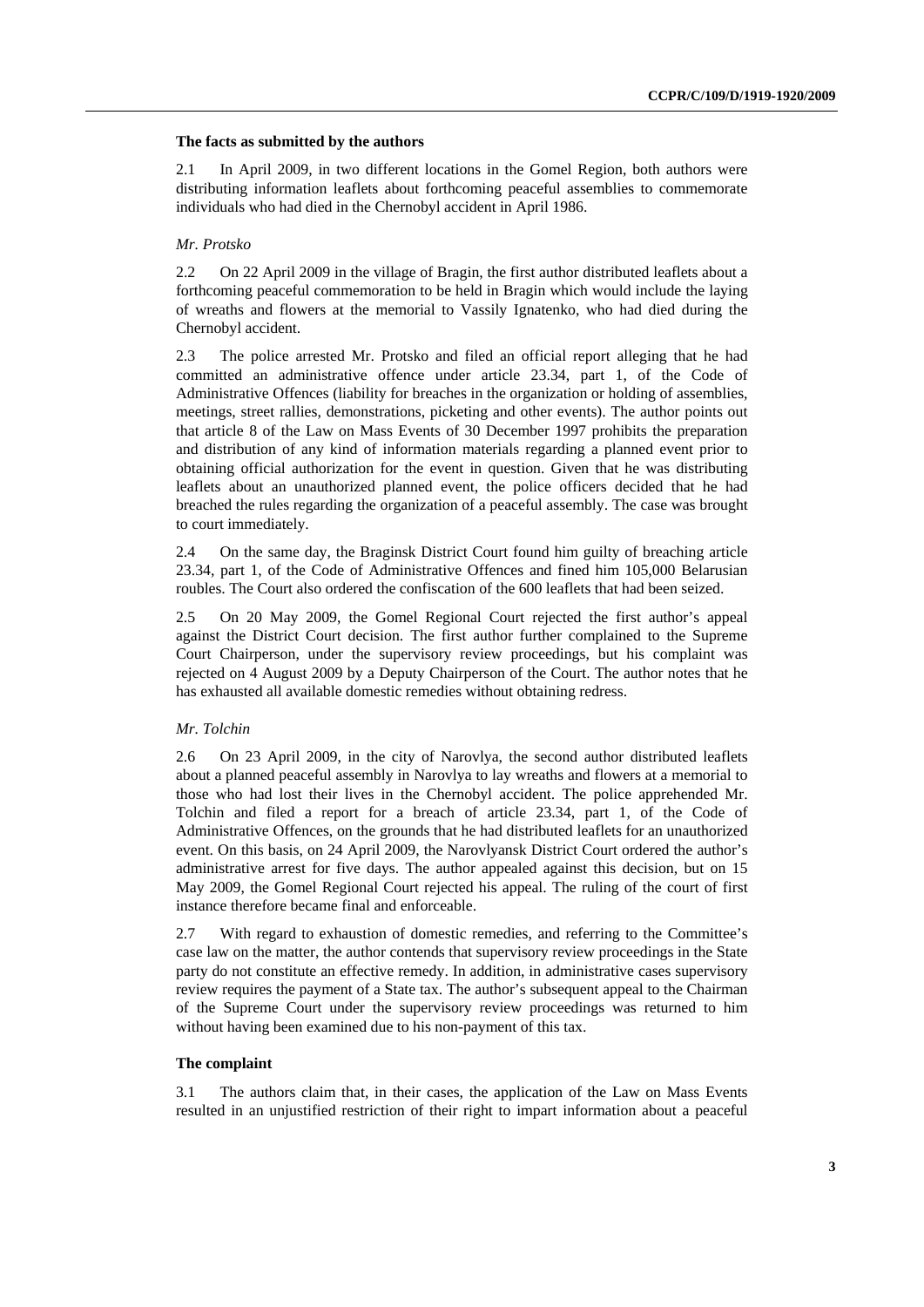commemoration, as protected under article 19, paragraph 2, of the Covenant and the right of peaceful assembly, as protected under article 21 of the Covenant.

3.2 Both authors claim that the courts did not explain why they were fined, apart from repeating that they had failed to comply with the statutory obligation to obtain authorization for a gathering prior to distributing leaflets about it. The appeal courts adopted their decisions without assessing the authors' acts in the light of the Covenant, despite the authors' specific request that they do so. The authors maintain that the restriction in question was not necessary for the purposes of article 19, paragraph 3, of the Covenant: for respect of the rights or reputations of others, the protection of national security or of public order (ordre public), or of public health or morals. Thus, according to the authors, they are victims of a violation of their rights under article 19, paragraph 2, and article 21 of the Covenant.

### **State party's observations on admissibility and on the merits**

4.1 By two notes verbales of 25 January 2010, the State party provided its observations on the admissibility and the merits of the communications. It explains that, on 22 and 23 April 2009 respectively, the authors were found guilty of having distributed leaflets about commemorations without having obtained the requisite prior authorization from the authorities, thus violating the law. Both authors were apprehended by the police and were given official records for breaching the Code on Administrative Offences.

4.2 On 22 April 2009, the Braginsk District Court found Mr. Protsko guilty of a breach of article 23.34, paragraph 1, of the Code of Administrative Offences regulating the organization or holding of mass events and fined him 105,000 Belarusian roubles. On 20 May 2009, this decision was confirmed on appeal by the Gomel Regional Court. On 4 August 2009, Mr. Protsko's appeal under the supervisory review proceedings was rejected by a Deputy Chairperson of the Supreme Court.

4.3 On 24 April 2009, the Narovlyansk District Court found Mr. Tolchin guilty of a breach of article 23.34, paragraph 1, of the Code of Administrative Offences, and sentenced him to five days' administrative arrest. On 15 May 2009, this decision was confirmed on appeal by the Gomel Regional Court. On 14 July 2009, Mr. Tolchin's appeal under the supervisory review proceedings was returned to him by the Supreme Court due to his failure to pay the requisite State tax.

4.4 The State party adds that, under article 12.1 of the Code of Administrative Offences, rulings in administrative cases may be appealed by the person against whom the administrative case is opened. It notes that Mr. Protsko did not appeal to the Gomel Department of Internal Affairs or to the Ministry of Internal Affairs (as allowed under article 7.2 of the Procedural-Executive Code of Administrative Offences) against his apprehension by the Braginsk District Department of Internal Affairs or about the fact that the police had filed an administrative offence report on him. Similarly, Mr. Tolchin did not appeal to these institutions against his apprehension or the administrative offence report issued on him by the Narovlyansk District Department of Internal Affairs. Neither did the authors bring supervisory claims before the Prosecutor's Office. The State party also points out that Mr. Protsko has failed to submit a supervisory review complaint to the Chairperson of the Supreme Court, and that Mr. Tolchin has failed to appeal directly to the Chairperson of the Supreme Court under the supervisory review proceedings. Thus, according to the State party, the authors have not exhausted all available domestic remedies and there are no grounds to believe that these remedies would be unavailable or ineffective.

4.5 The State party adds that Mr. Tolchin's contention that supervisory review proceedings are ineffective is groundless. In substantiation, it provides statistical data indicating that in 2009, the Prosecutor's Office received 3,235 claims relating to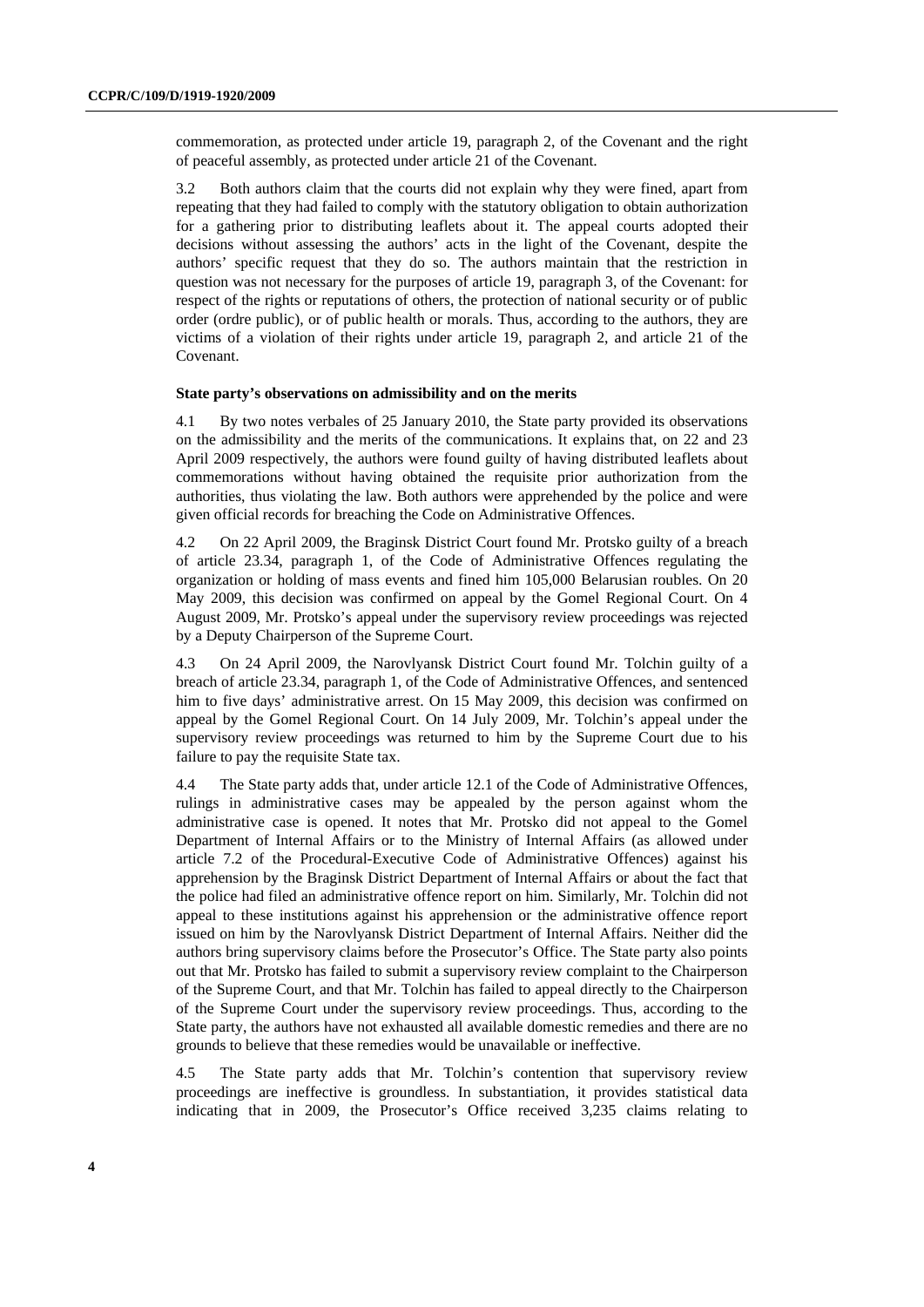administrative offences, of which 518 were acted upon. On the basis of protest motions by the General Prosecutor's Office, the Supreme Court quashed and modified 126 final rulings on administrative offences which had already been enforced. According to the State party, these data show that the prosecutor's supervisory review (*nadzor*) constitutes an effective remedy for judicial protection and that a large number of cases involving administrative offences are examined each year on the basis of prosecutor's protest motions. With respect to monetary losses which complainants suffer when bringing a supervisory claim, the State party notes that the compulsory payment of a State tax is provided by law and the law must be obeyed.

4.6 Regarding the claim that the Law on Mass Events is incompatible with the provisions of the Covenant, the State party argues that the aim of the law in question is not only to regulate the organization and holding of mass events, meetings, rallies, demonstrations, picketing and other events, but also to ensure the conditions for the realization of citizens' constitutional rights and freedoms, public safety and order in the streets, squares or other public venues where such events take place.<sup>[1](#page-4-0)</sup>

4.7 The State party declares that, in the light of the above considerations, the authors' allegations that their administrative liability constituted a violation of their rights under articles 19 and 21 of the Covenant are unfounded.

#### **Authors' comments on the State party's submission**

5.1 By letters of 22 November 2010 (received in March 2013), the authors submitted their comments on the State party's observations. They maintain that they have exhausted all available domestic remedies as they have both submitted cassation appeals against the decisions of the courts of first instance. According to them, only cassation appeals are effective, as they always result in an assessment of the merits of a case. Supervisory review appeals are ineffective because they are left to the discretion of an official, and even if they take place, they do not result in a reconsideration of the facts and evidence of the case but are limited to issues of law only. The authors note that, according to the Committee, remedies should not only be accessible but also effective. The authors add that no individual complaint to the Constitutional Court is possible in Belarus.

5.2 Mr. Tolchin adds that he complained to the Chairperson of the Supreme Court under the supervisory review proceedings, but his complaint was not examined as he did not pay the State tax required for the review; he contends that he was unable to pay it at the time. Mr. Protsko notes that he also complained to the Chairperson of the Supreme Court under the supervisory review proceedings, but that his complaint was examined by a Deputy Chairperson of the Supreme Court who rejected his appeal.

5.3 Mr. Tolchin points out that the statistical data on supervisory review proceedings in administrative cases that the State party submitted do not indicate how many of those cases involved administrative prosecution of public or political activists on clearly political grounds. He expresses doubts that these figures relate to civil and political rights, and explains that he is unaware of the existence in the past 10 years of any instance in which the Supreme Court or the Prosecutor General's Office have sought the annulment of an administrative case related to the civil and political rights of Belarusian citizens..

<span id="page-4-0"></span> $<sup>1</sup>$  The State party adds that article 9 of this Law lists the locations where mass events cannot take place.</sup> Local authorities are responsible for stipulating permanent sites for mass events and for indicating the sites on which no such events can take place, and making corresponding announcements through the mass media.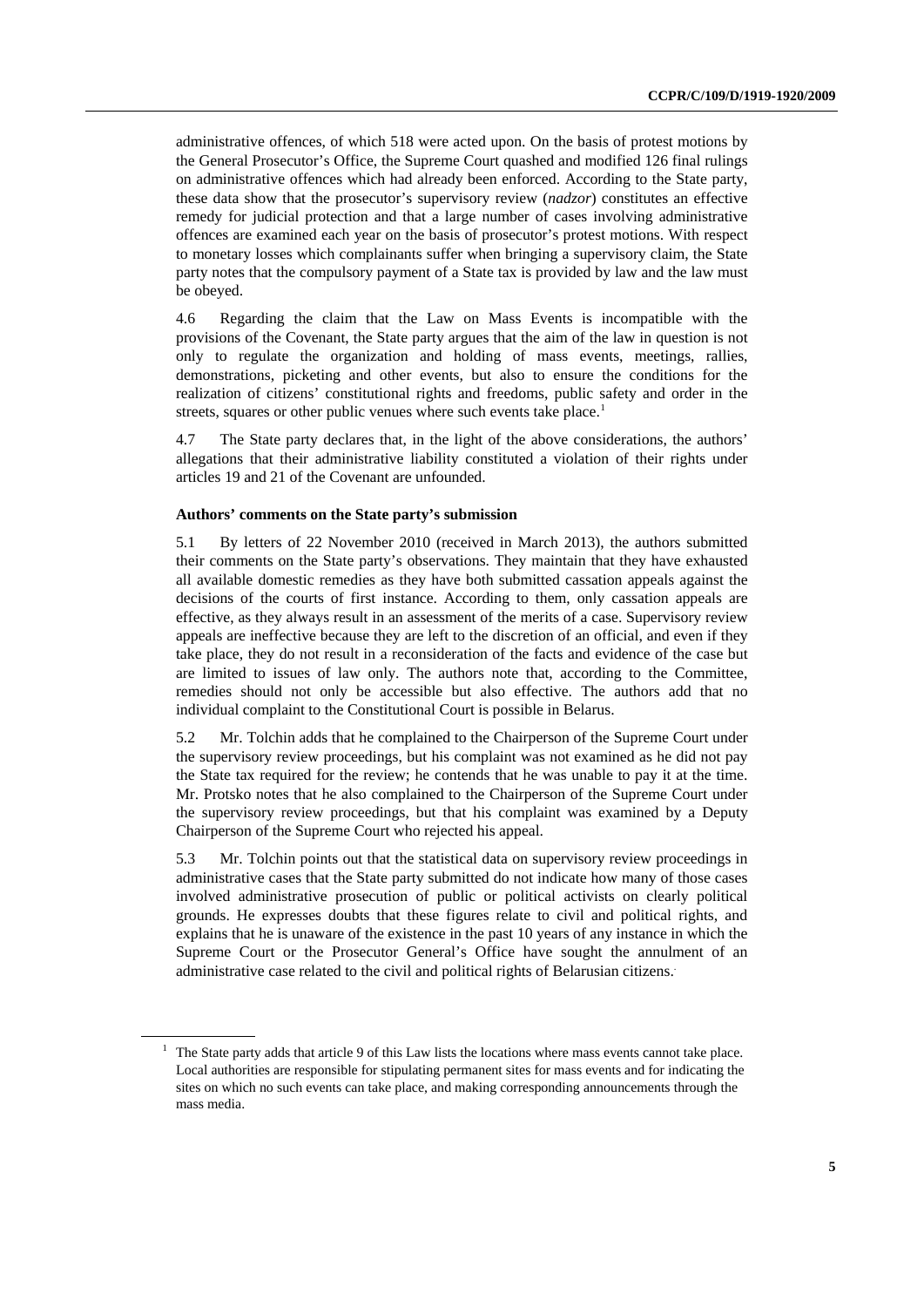5.4 The authors consider that all the available domestic remedies for the purposes of article 5, paragraph 2 (b), of the Optional Protocol have been exhausted in their cases.

#### **Issues and proceedings before the Committee**

#### *Consideration of admissibility*

6.1 Before considering any claim contained in a communication, the Human Rights Committee must decide, in accordance with rule 93 of its rules of procedure, whether the communication is admissible under the Optional Protocol to the Covenant.

6.2 As required by article 5, paragraph 2 (a), of the Optional Protocol, the Committee has ascertained that the same matter is not being examined under any other procedure of international investigation or settlement.

6.3 As to the issue of exhaustion of domestic remedies, the Committee takes note of the State party's argument that the authors failed to appeal against their apprehension and administrative prosecution before the Ministry of Internal Affairs; that they failed to request that the Prosecutor's Office initiate a supervisory review; that the first author failed to submit a supervisory review complaint to the Chairperson of the Supreme Court; and that the second author failed to submit his request for supervisory review by the Chairperson of the Supreme Court with the requisite State tax.

6.4 The Committee notes that the State party has not provided any explanation as to how a complaint to the Gomel Department of Internal Affairs or to the Ministry of Internal Affairs would constitute an effective remedy in the authors' cases, for the purposes of exhaustion of domestic remedies. Accordingly, the Committee considers that it is not precluded by article 5, paragraph 2 (b), of the Optional Protocol from examining the communications on this ground.

6.5 The Committee further notes the authors' claim that supervisory review proceedings are neither effective nor accessible. The Committee notes the State party's objections in this respect, particularly the statistics provided to demonstrate that supervisory review was effective in a number of instances involving administrative cases. However, the Committee notes that the State party has not indicated whether the supervisory review procedure has been successfully applied in cases concerning freedom of expression or the right to peaceful assembly and, if it has, in how many cases. The Committee recalls its jurisprudence, according to which the State party's supervisory review of court decisions that have been enforced does not constitute a remedy which has to be exhausted for the purposes of article 5, paragraph [2](#page-5-0) (b), of the Optional Protocol.<sup>2</sup> In the light of this, the Committee considers that it is not precluded by the requirements of article 5, paragraph 2 (b), of the Optional Protocol from examining the present communications.

6.6 The Committee considers that the authors have sufficiently substantiated their claim of a violation of their rights under article 19, paragraph 2, and article 21 of the Covenant. Accordingly, it declares the communications admissible, and proceeds with its consideration of the merits.

<span id="page-5-0"></span><sup>2</sup> See, for example, communication No. 1808/2008, *Kovalenko* v. *Belarus*, Views adopted on 17 July 2013, para. 7.3; communication No. 1785/2008, *Oleshkevich* v. *Belarus*, Views adopted on 18 March 2013, para. 7.3; communication No. 1784/2008, *Schumilin* v. *Belarus*, Views adopted on 23 July 2012, para. 8.3.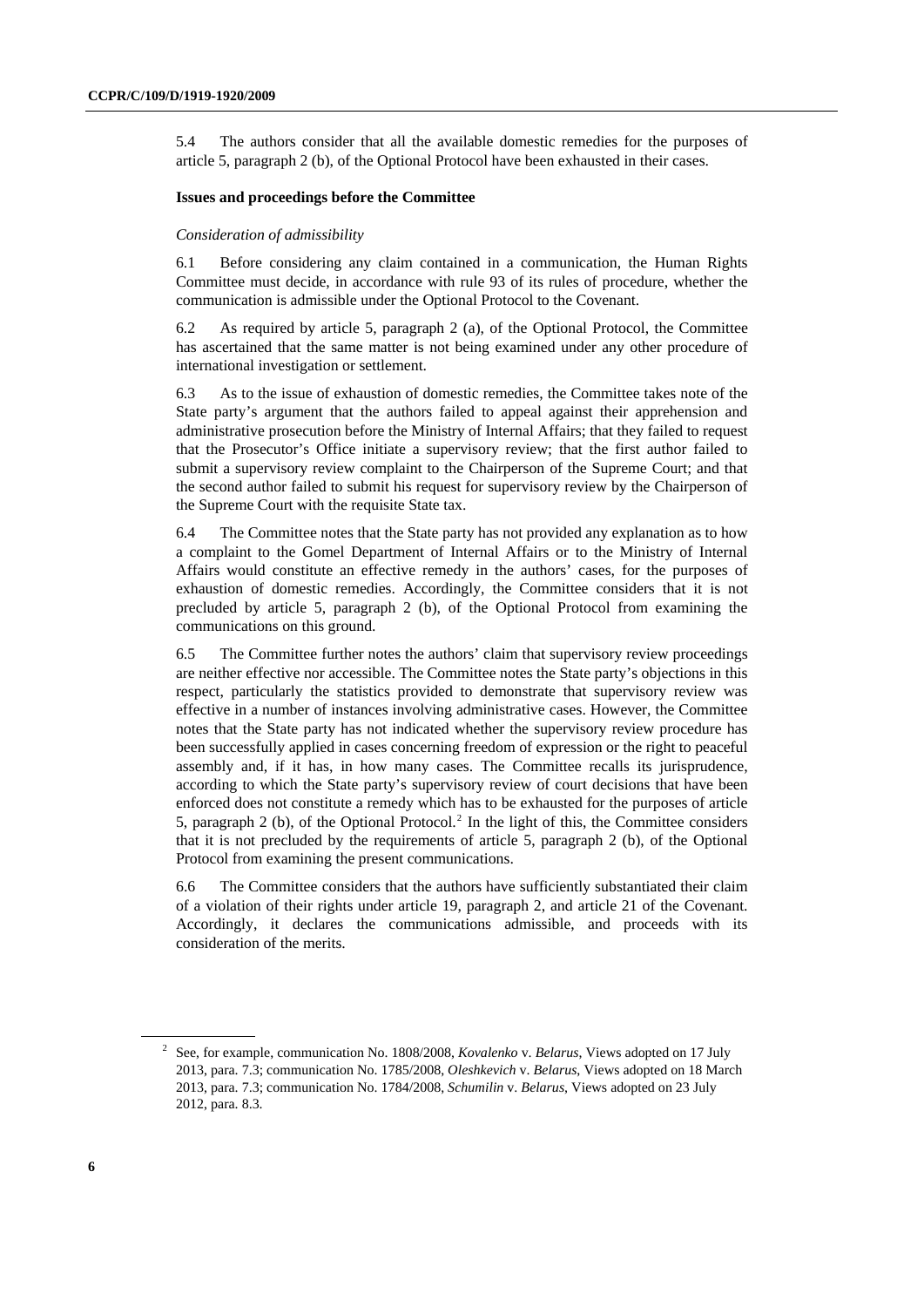*Consideration of the merits* 

7.1 The Human Rights Committee has considered the present communications in the light of all the information made available to it by the parties, as required under article 5, paragraph 1, of the Optional Protocol.

7.2 The first issue before the Committee is whether the seizure of the leaflets and the fine imposed on the first author and the five days' administrative detention to which the second author was sentenced for distributing leaflets about two planned peaceful public events to commemorate those who had died in the Chernobyl accident constitute violations of the authors' rights under article 19, paragraph 2, of the Covenant.

7.3 The Committee recalls that article 19, paragraph 2, of the Covenant requires States parties to guarantee the right to freedom of expression, including the freedom to impart information. The Committee refers to its general comment No. 34 (2011) on freedoms of opinion and expression, according to which freedom of opinion and freedom of expression are indispensable conditions for the full development of the person. They are essential for any society and constitute the foundation stone for every free and democratic society.<sup>[3](#page-6-0)</sup> Any restrictions on the exercise of these freedoms must conform to strict tests of necessity and proportionality.<sup>[4](#page-6-1)</sup> Restrictions must be applied only for those purposes for which they were prescribed and must be directly related to the specific need on which they are predicated.<sup>[5](#page-6-2)</sup>

7.4 The Committee notes that the seizure of the leaflets, the fine imposed on the first author and the detention of the second author constitute restrictions on the exercise of the right to impart information. Therefore it must consider whether the restrictions imposed on the authors' rights in the present communications are justified under the criteria set out in article 19, paragraph 3, of the Covenant.

7.5 The Committee recalls that article 19, paragraph 3, of the Covenant allows certain restrictions, but only as provided by law and necessary: (a) for respect of the rights or reputation of others; or (b) for the protection of national security or of public order (ordre public), or of public health or morals. The Committee notes that if the State imposes a restriction, it is for the State party to demonstrate that the restriction on the rights under article 19, paragraph 2, of the Covenant was necessary in the case in question, and that even if, in principle, States parties may introduce a system aimed at reconciling an individual's freedom to impart information and the general interest of maintaining public order in a certain area, the system must not operate in a way that is incompatible with the object and purpose of article 19 of the Covenant.[6](#page-6-3)

7.6 The Committee notes the authors' claim that the authorities have failed to explain, for the purposes of article 19, paragraph 3, of the Covenant, why it was necessary to restrict their right to impart information about peaceful assemblies and subject them to administrative proceedings for respect of the rights or reputations of others or for the protection of national security or of public order (ordre public), or of public health or morals.

<span id="page-6-0"></span><sup>&</sup>lt;sup>3</sup> See the Committee's general comment No. 34 (2011) on freedoms of opinion and expression, para. 2, *Official Records of the General Assembly, Sixty-sixth Session, Supplement No. 40*, vol. I (A/66/40  $(Vol. I)$ ), annex V.

<span id="page-6-1"></span> $4$  Ibid., para. 22.

<span id="page-6-2"></span><sup>5</sup> Ibid., para. 22. See also, for example, communication No. 1948/2010, *Turchenyak et al.* v. *Belarus*, Views adopted on 24 July 2013, para. 7.7. 6

<span id="page-6-3"></span>See, for example, communication No. 1948/2010, *Turchenyak et al.* v. *Belarus*, Views adopted on 24 July 2013, para. 7.8.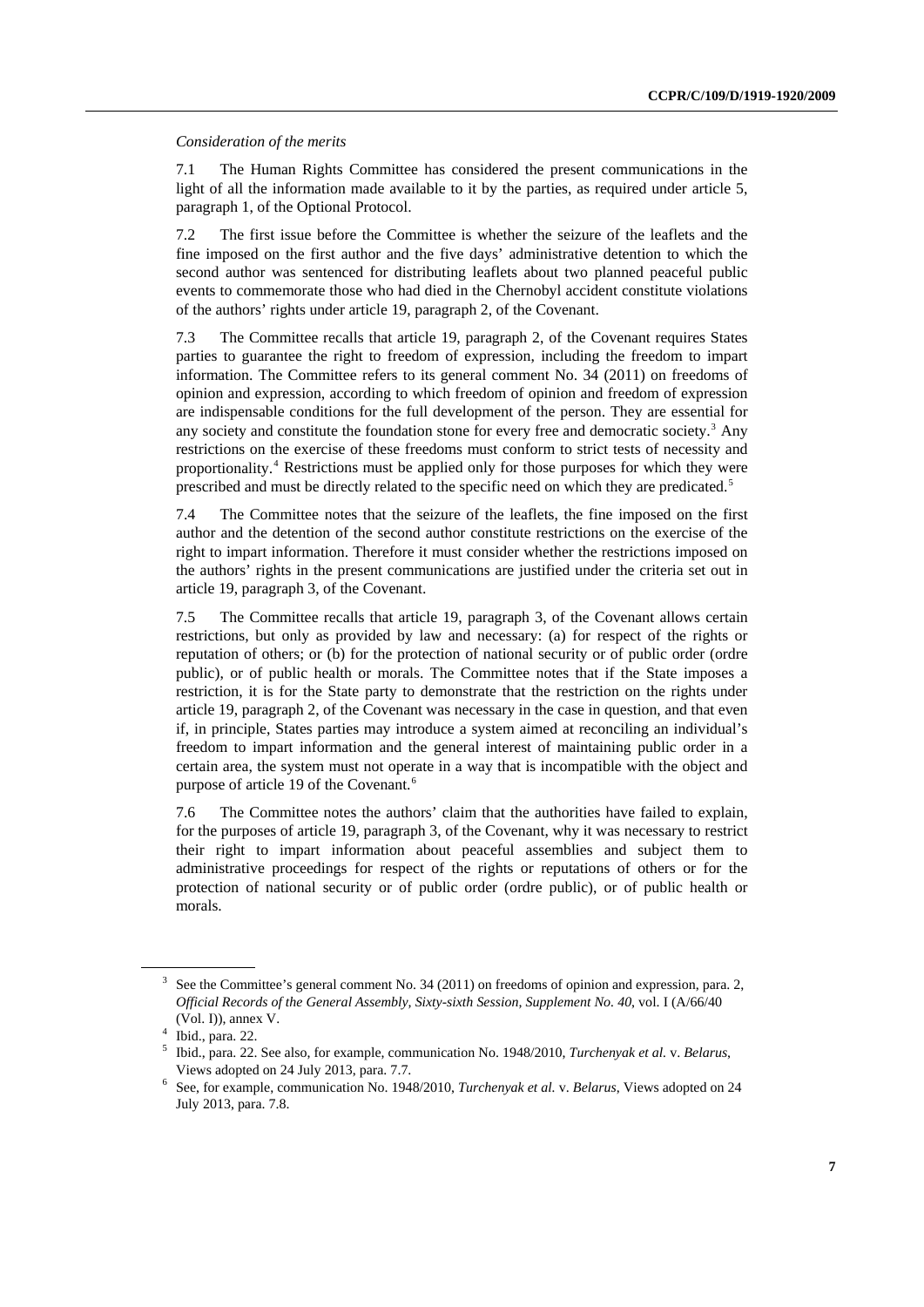7.7 The Committee notes the State party's explanation that both authors were subject to administrative prosecution because, by distributing leaflets, they breached the provisions of article 23.34, paragraph 1, of the Code of Administrative Offences regulating the organization or holding of mass events. The Committee notes that both authors were sanctioned for disseminating information about planned commemorations which had not been authorized by the local authorities, as required under the Law on Mass Events. The Committee notes that, under the Law on Mass Events, no information about a planned meeting must be disseminated before the meeting has been officially authorized by the competent local authorities, and that the failure to observe this regulation constitutes an administrative offence under the Law. In this connection, the Committee further notes the State party's explanation that the Law on Mass Events not only regulates the organization and holding of mass events, meetings, rallies, demonstrations, picketing and other events, but also seeks to provide the conditions for the realization of the constitutional rights and freedoms of citizens in order to ensure public safety and order in public venues where such events take place. However, the Committee notes that the State party has failed to demonstrate that the fines imposed on the first author and the detention of the second author, regardless of the fact that they were based on a law, were necessary for one of the legitimate purposes under article 19, paragraph 3, of the Covenant.

7.8 The Committee recalls that restrictions must not be overbroad and that the principle of proportionality has to be respected not only in the law that frames the restrictions but also by the administrative and judicial authorities in applying the law.<sup>[7](#page-7-0)</sup> The Committee observed in its general comment No. 34 that, when a State party invokes a legitimate ground for restriction of freedom of expression, it must demonstrate in specific and individualized fashion the precise nature of the threat, and the necessity and proportionality of the specific action taken, in particular by establishing a direct and immediate connection between the expression and the threat.<sup>[8](#page-7-1)</sup> As the Gomel Regional Court failed to examine the issue of whether restricting the authors' right to impart information was necessary for the purposes of article 19, paragraph 3, of the Covenant, and in the absence of any other pertinent information on file to justify the authorities' decisions, the Committee considers that in the present case the State party has failed to demonstrate that the restrictions imposed on the authors' rights meet the criteria set out in article 19, paragraph 3, of the Covenant. The Committee therefore concludes that the authors are victims of a violation by the State party of their rights under article 19, paragraph 2, of the Covenant.

7.9 In the light of this conclusion, the Committee decides not to examine separately the authors' claims under article 21 of the Covenant.

8. The Human Rights Committee, acting under article 5, paragraph 4, of the Optional Protocol to the International Covenant on Civil and Political Rights, is of the view that the information before it discloses a violation by the State party of the authors' rights under article 19, paragraph 2, of the Covenant.

9. In accordance with article 2, paragraph 3 (a), of the Covenant, the State party is under an obligation to provide the authors with an effective remedy, in the form of the reimbursement of the current value of the fine and any legal costs incurred by the authors, as well as adequate compensation, including for the five days of arrest. The State party is also under an obligation to prevent similar violations in the future. To this end, it should

<span id="page-7-0"></span> $7$  See the Committee's general comment No. 34 (2011), para. 34. See also communication No. 1128/2002, *Marques* v. *Angola*, Views adopted on 29 March 2005, para. 6.8 and communication No.

<sup>1157/2003,</sup> *Coleman* v. *Australia*, Views adopted on 17 July 2006, para. 7.3. 8

<span id="page-7-1"></span> $8$  See the Committee's general comment No. 34 (2011), para. 35.